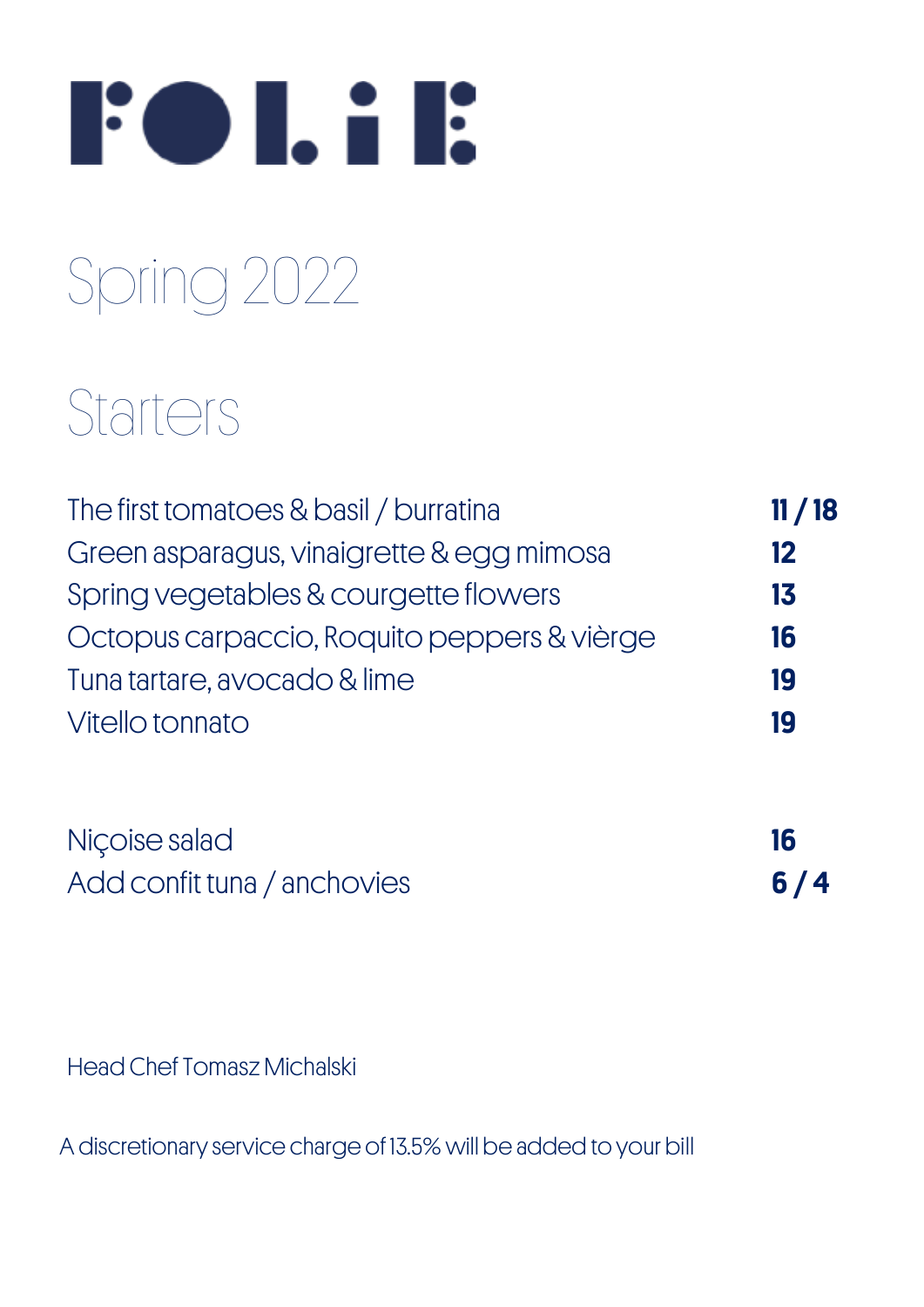# **Fol.il:** Épicerie

| Roast spiced nuts                                 |    |
|---------------------------------------------------|----|
| Nocellara olives                                  |    |
| Chickpea panisses, "Marseille Apéritif"           |    |
| Crudités, tapenade & anchoïade                    | 14 |
| Prosciutto di San Daniele                         | 13 |
| Truffle croque-monsieur                           | 16 |
| Sourdough, FOLIE focaccia & Biancolilla olive oil |    |
|                                                   |    |

### **Cocktails**

| <b>FOLIE "very dry" Martini</b><br>Tanqueray 10 gin or Le Philtre organic vodka, twist   | 15/17 |
|------------------------------------------------------------------------------------------|-------|
| <b>Dirty Folie Martini X Muse Vodka</b><br>X Muse Vodka, olive brine, Dolin dry vermouth | 21    |
| <b>BB's Bellini</b><br>White peaches, raspberries, lemon, Della Vite Prosecco            | 16    |
| <b>Victoire</b><br>Del Maguey Vida mezcal, pear, ginger, lime peach                      | 16    |
| Sonia D.<br>Don Julio Reposado tequila, Chartreuse, lemon & grapefruit                   | 16    |
| <b>Sassy Gin &amp; Pear</b><br>Tanqueray 10, Sassy Poire, lemon juice, rosemary          | 16    |
| <b>Beesou Spritz</b><br>Beesou bitter honey apéritif, Della Vite Prosecco, grapefruit    | 16    |
| Jane B.<br>Ketel One vodka, grapes, pineapple, lime, Roots Mastiha                       | 16    |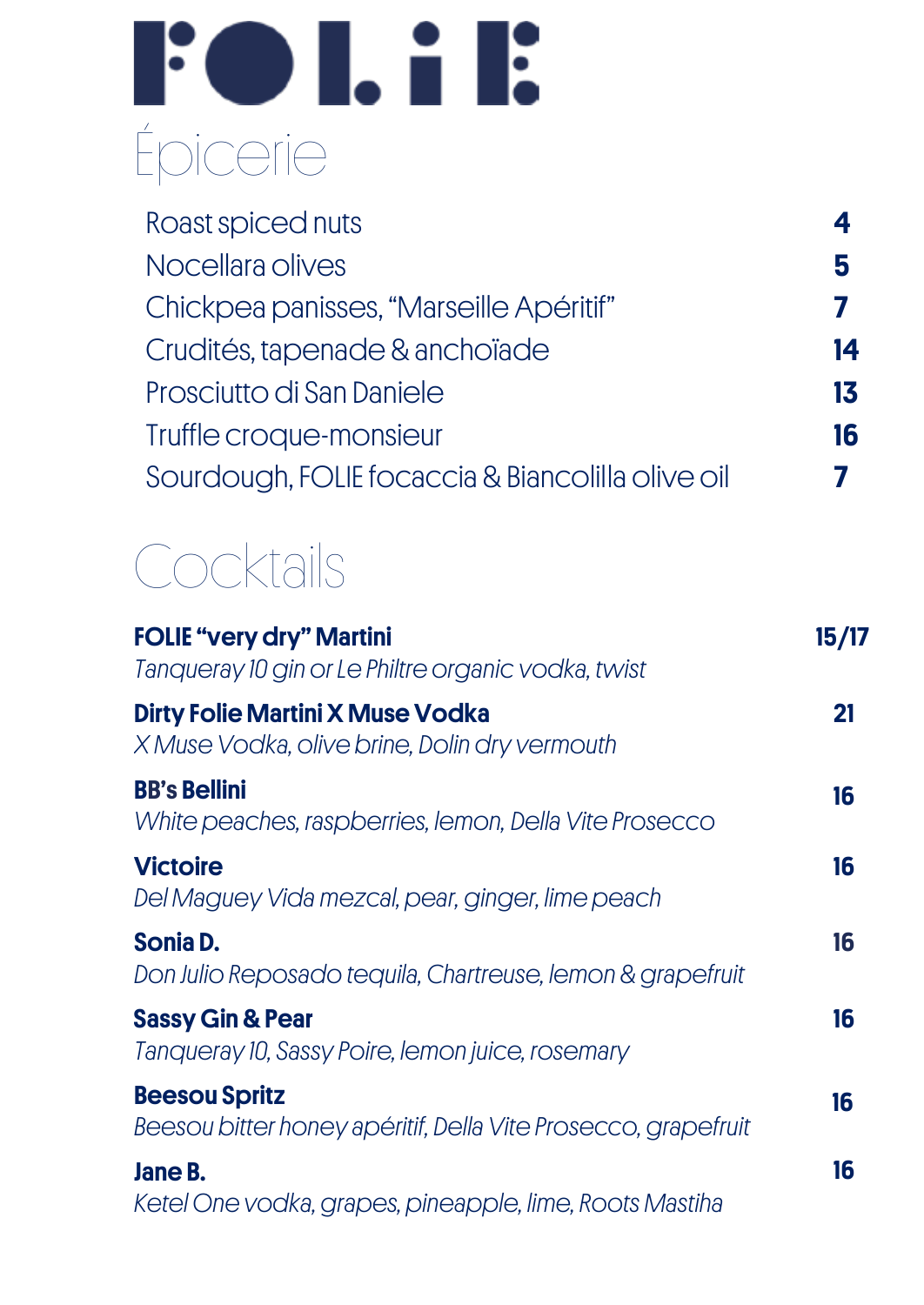## Mains

| Hand rolled rigatoni all'arrabbiata                  | 18        |
|------------------------------------------------------|-----------|
| Asparagus & morels risotto                           | 25        |
| Seared Scottish salmon, artichokes & Borlotti beans  | 32 / 42   |
| Seared cod, peas, broadbeans & olive oil             | 29        |
| Native lobster linguine, slightly spicy              | 49        |
| Catch of the day on the bone, capers & parsley       | <b>MP</b> |
| Chicken paillard, lemon & capers sauce               | 23        |
| 28 days sirloin on the bone, Béarnaise or peppercorn | 35        |
| <b>Veal Parmigiana</b>                               | 39        |
| Lamb cutlets & caponata                              | 43        |
| Confit lamb shoulder for 2 or 3 to share             | 42 P.P.   |
| Côte de bœuf béarnaise or peppercorn sauce           | 47 P.P.   |
|                                                      |           |
| Broccoli & garlic / Spinach                          | 7         |

| Baby potatoes / Chips |  |
|-----------------------|--|
| Mesclun salad         |  |

Before ordering, please let us know if you have a food allergy or intolerance